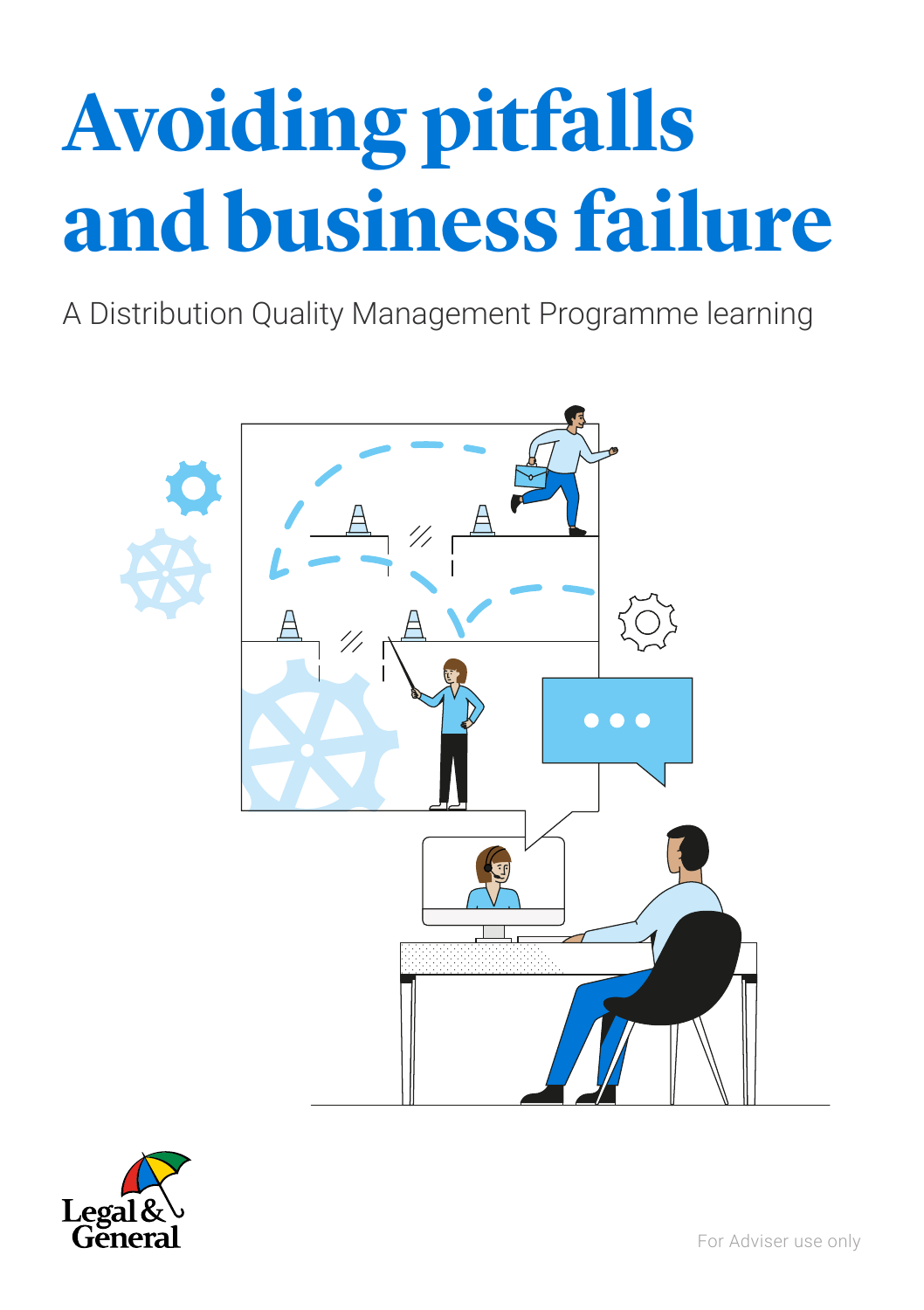In today's tough market, there are challenges that many in the protection industry face. As well as helping to retain clients, managing quality can help businesses face these potential issues and stay competitive at the same time. Trends that we observe being faced include:



## **Increased professional indemnity costs**

Without quality management practices in place, a business is more likely to face cases of negligence, pushing up their professional indemnity premiums.



## **Clawback**

Client's expectations about level of service are increasing, especially in the ever more digital world. Not meeting their expectations may leave them feeling undervalued, leading to cancelling policies.



### **Losing clients**

Inefficient practices could easily alienate clients, and in a competitive market they'll have plenty of alternatives to turn to.

# **Negative referrals and damage to your reputation**

Intermittent client service, careless administration and passive business management can all take their toll through word of mouth, especially in social media.

#### **Losing income and lower embedded value**

With lapsed clients. cancelled policies and higher professional indemnity premiums, the bottom line could be affected, decreasing the book value of a business.

#### **Going out of business and bankruptcy**

Noting the warning signs around client retention is especially crucial in today's competitive market. Negative impacts can snowball quickly, causing business failure.

**Another pitfall which is easy to fall into is a lack of understanding for data security. This can have serious implications for your business. Our experience has taught us valuable lessons, so we've put together this list of issues for you to think about:** 

- Add data security terms and conditions to the staff employment contract.
- Set up individual agency numbers for sellers.
- Block external memory devices (eg. USB sticks) from being used on company machines.
- Introduce a ban on mobile phones at desks for sellers particularly in a call centre environment.
- Set up internet security, for example, Websense.
- Set up a `kill switch' on company devices, so if an employee leaves or the device is lost, the device can instantly be rendered useless.
- If possible, have a separate customer services/post-sale/admin team away from the sellers and the lead generators.
- Security cameras in the office this would be prudent, not just for data security but for office security as a whole.
- Secure Customer Retention Management (CRM) systems, so for example, they can't be downloaded.
- Be aware when purchasing leads. Try to source a reputable provider and remember that quality leads can come at a premium - but may be worth it in the long run.



**Looking after clients is central to our programme, and it's designed to help you build trust and confidence with yours.**